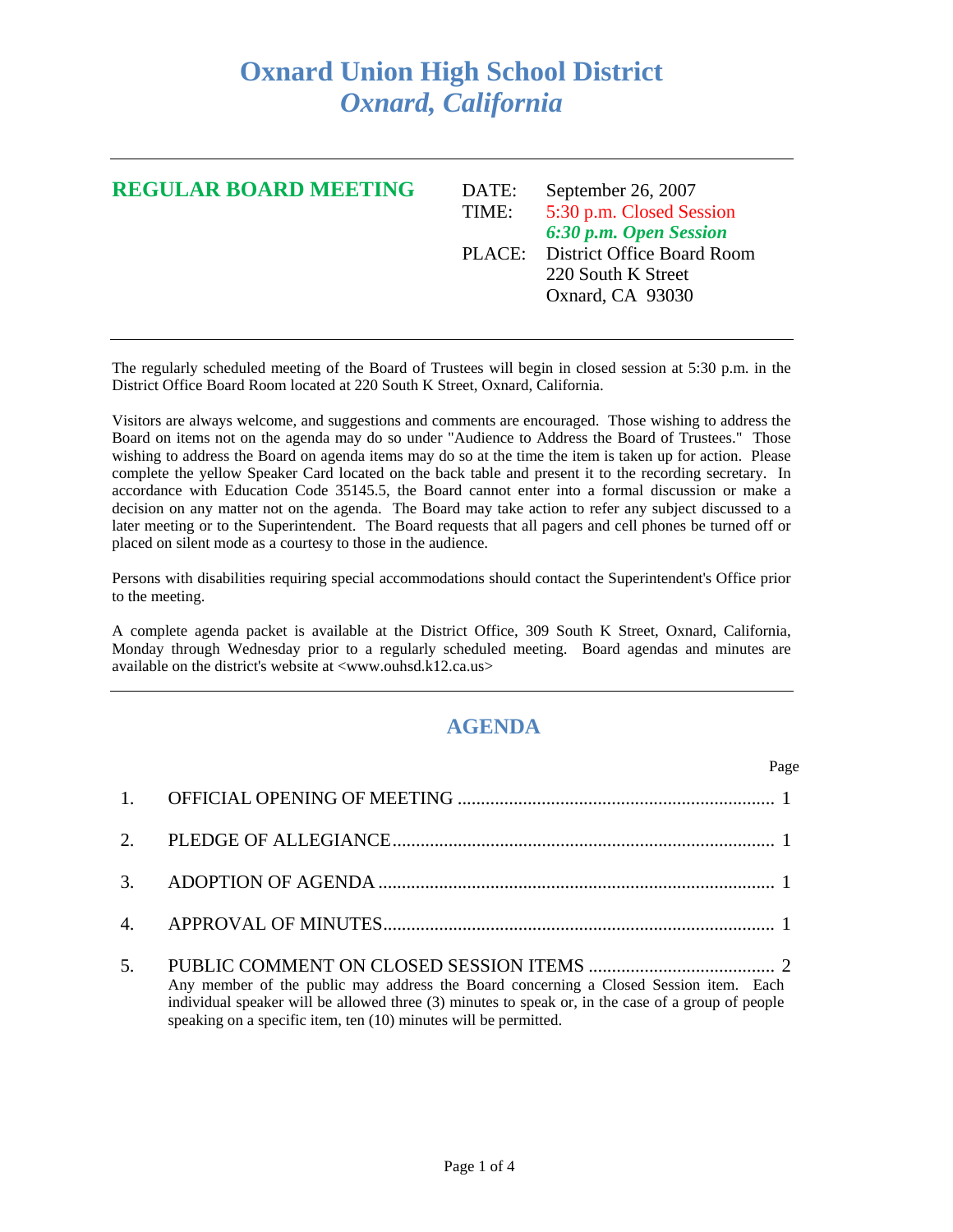Board Meeting Agenda September 26, 2007

|     | September 26, 2007                                                                                                                                                                                                                                                                                                                                                                                                                                                                                                                                                                                                  |                                                                                                                                                                                                                                                                                                                                                  | Page                        |
|-----|---------------------------------------------------------------------------------------------------------------------------------------------------------------------------------------------------------------------------------------------------------------------------------------------------------------------------------------------------------------------------------------------------------------------------------------------------------------------------------------------------------------------------------------------------------------------------------------------------------------------|--------------------------------------------------------------------------------------------------------------------------------------------------------------------------------------------------------------------------------------------------------------------------------------------------------------------------------------------------|-----------------------------|
|     |                                                                                                                                                                                                                                                                                                                                                                                                                                                                                                                                                                                                                     |                                                                                                                                                                                                                                                                                                                                                  | Page                        |
| 6.  |                                                                                                                                                                                                                                                                                                                                                                                                                                                                                                                                                                                                                     | During this time, the Board may adjourn to Closed Session to discuss confidential material relating<br>to the items listed below.                                                                                                                                                                                                                | $\overline{2}$              |
|     | A.<br><b>B.</b>                                                                                                                                                                                                                                                                                                                                                                                                                                                                                                                                                                                                     | Student Personnel [Education Code §35146, 48912, 48919]<br>Public Employee Discipline/Dismissal/Release/Appointment<br>[Government Code §54957]                                                                                                                                                                                                  |                             |
|     | $\mathbf{C}$ .                                                                                                                                                                                                                                                                                                                                                                                                                                                                                                                                                                                                      | One Case: Certificated Employee<br>Conference with Legal Counsel – Existing Litigation<br>[Government Code $\S$ 54956.9(a)]<br><b>Unification Update</b>                                                                                                                                                                                         |                             |
|     | D.                                                                                                                                                                                                                                                                                                                                                                                                                                                                                                                                                                                                                  | Conference with Real Property Negotiator [Government Code §54956.8]<br>Property: V.C. Parcel #188-0-110-325<br>Negotiator: Randy Winton, Assistant Superintendent-Business Services<br>Under Negotiations: Owner's non-responsive position regarding property<br>inquiry                                                                         |                             |
| 7.  |                                                                                                                                                                                                                                                                                                                                                                                                                                                                                                                                                                                                                     | $(6:30 p.m. - Time Approximate)$                                                                                                                                                                                                                                                                                                                 |                             |
| 8.  | 60019                                                                                                                                                                                                                                                                                                                                                                                                                                                                                                                                                                                                               | Sufficiency of Instructional Materials in Accordance with Education Code Section                                                                                                                                                                                                                                                                 | $\mathcal{D}_{\mathcal{L}}$ |
| 9.  | Those persons wishing to address the Board may do so at this time by completing a yellow Speaker<br>Card, located on the back table, and presenting it to the recording secretary. Please address your<br>comments to the Board President. Individual presentations are limited to three (3) minutes each, or in<br>the case of a group of people speaking on a specific items, ten (10) minutes will be permitted. Please<br>refer to the complete text of Oxnard Union High School District Board Policy 910: Procedures for<br>Communicating with the Board of Trustees, located in the front of the Board book. |                                                                                                                                                                                                                                                                                                                                                  |                             |
| 10. |                                                                                                                                                                                                                                                                                                                                                                                                                                                                                                                                                                                                                     |                                                                                                                                                                                                                                                                                                                                                  |                             |
|     | A.<br><b>B.</b><br>C.<br>D.<br>Ε.                                                                                                                                                                                                                                                                                                                                                                                                                                                                                                                                                                                   | Special Report: API/AYP PowerPoint Presentation: Becky Buettner<br>Special Report: German American Partnership Program (GAPP)<br>Special Report: Teacher Workshop in Germany: Lindsay Burkhart<br>General District Acknowledgements/Updates: Superintendent Jody Dunlap<br>Regular Report: Student Representative to the Board, Seira Matsushima |                             |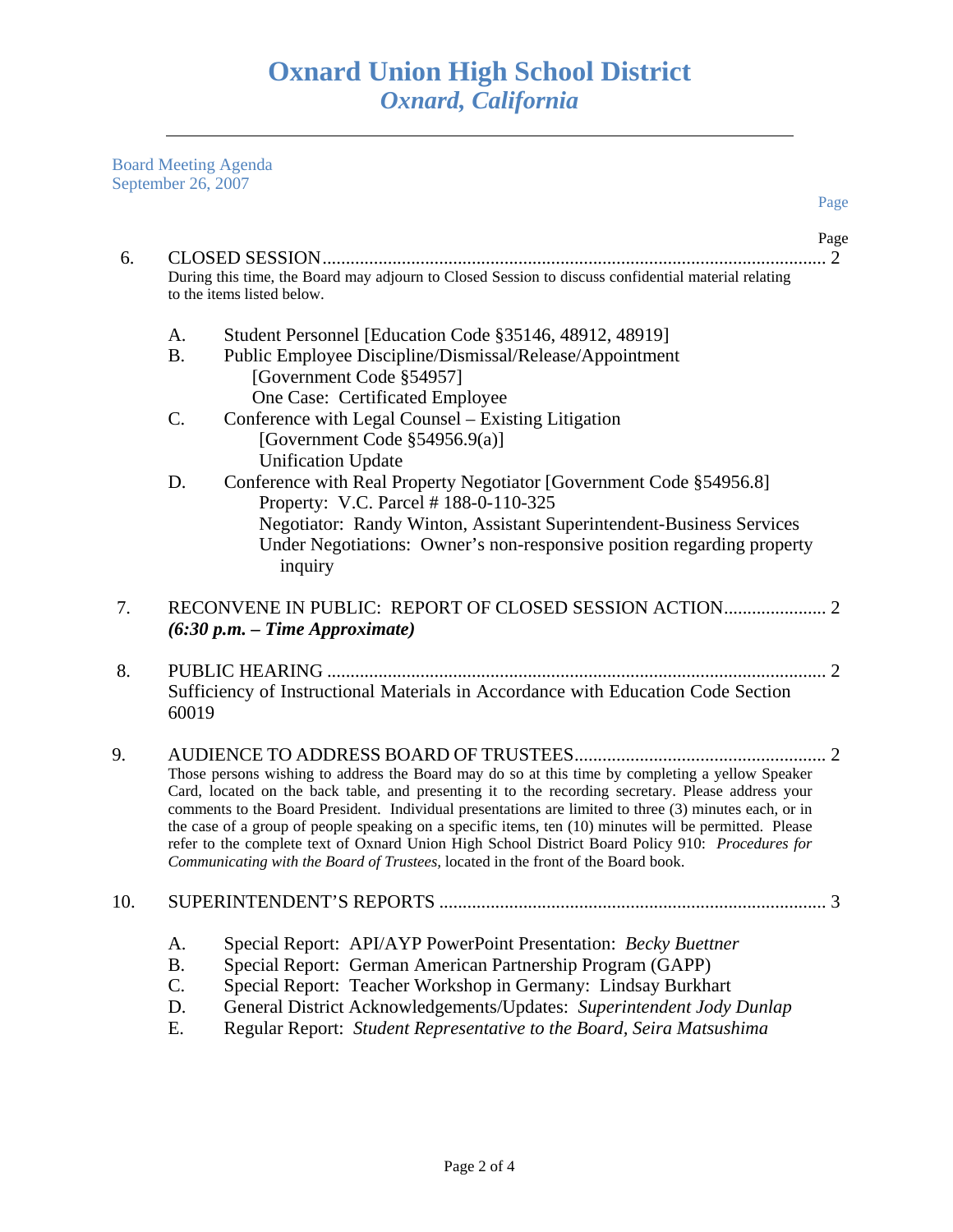Board Meeting Agenda September 26, 2007

| 11. |             |                                                                     |  |
|-----|-------------|---------------------------------------------------------------------|--|
|     | A.          |                                                                     |  |
|     | <b>B.</b>   | Consideration of Approval of Student Expulsion by Voluntary         |  |
|     |             | Agreement of the School Principal, the Student, and the Students'   |  |
|     |             |                                                                     |  |
|     | $C$ .       | Consideration of Renewal Agreement with Taylor Publishing           |  |
|     |             |                                                                     |  |
|     | D.          | Consideration of Approval of Agreement with Deportes Morelia for    |  |
|     |             |                                                                     |  |
|     | E.          | Consideration of Approval with Walgreens for Vocational Training of |  |
|     |             |                                                                     |  |
|     | F.          | Consideration of Approval of Agreement with Postal Connections for  |  |
|     |             |                                                                     |  |
|     | G.          | Consideration of Renewal of Agreement with Pleasant Valley School   |  |
|     |             | District to Provide Transportation Services for Special Education   |  |
|     |             |                                                                     |  |
|     | H.          | Consideration of Renewal of Agreement with Pleasant Valley School   |  |
|     |             |                                                                     |  |
|     | I.          | Consideration of Approval 2006-2007 School Site Block Grant Plan    |  |
|     |             |                                                                     |  |
|     | J.          |                                                                     |  |
|     |             |                                                                     |  |
| 11. |             | <b>ACTION ITEMS</b>                                                 |  |
|     | $A_{\cdot}$ | Consideration of Approval of Revision of Board Policy 0420.4:       |  |
|     |             |                                                                     |  |
|     | <b>B.</b>   | Consideration of Adoption of Resolution #07-40 Regarding            |  |
|     |             | Sufficiency of Instructional Materials and Certification of         |  |
|     |             | Sufficiency of Materials in Accordance with Education Code          |  |
|     |             |                                                                     |  |
| 12. |             |                                                                     |  |
|     |             |                                                                     |  |
|     | A.          | Correspondence                                                      |  |
|     | <b>B.</b>   | <b>Board Members' Reports and Communications</b>                    |  |

C. Board Members' Interests and Concerns